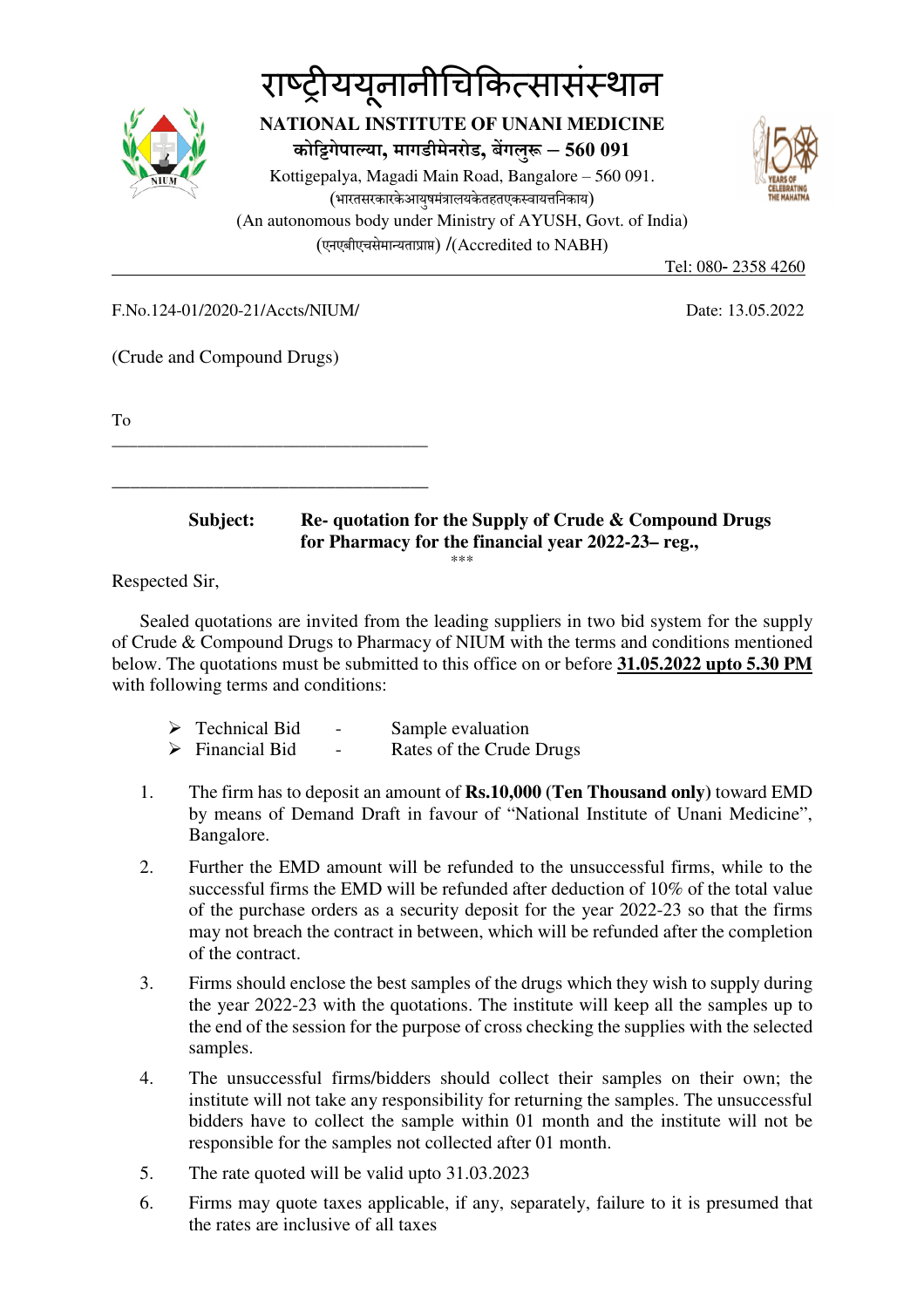- 7. Firms should quote the rates as per the Sl No in the enclosed list.
- 8. All the firms should submit their updated GST documents along with the quotations/tender documents.
- 9. The firms may mention clearly in the quotation the time required for supply of items from the date of supply order. In case the firms are not mentioning clearly the time required for the supply of Crude / Compound Drugs, then the time stipulated by the institute shall hold good for all purpose.
- 10. All firms should also mention their E-Mail addresses so that the postal delay can be avoided for sending the supply order or for any other correspondence.
- 11. The Director of the institute has the power to cancel or reject the whole or part of the consignment without mentioning any reason thereof to the firms in the interest of the institute.
- 12. If any item/s are not supplied within stipulated time given to the firms and supplied within:
	- a. 15 days delay from stipulated time  $20\%$  penalty
		-
	- b. 16 to 30 days delay from stipulated time  $\cdot$  30% penalty<br>c. More than 30 days delay  $\cdot$  \*Order cancellation

- c. More than 30 days delay \*After 30 days items will be treated as cancelled and in such condition the items may be purchased from another bidder or from the open market & excess payment if any made shall be recovered from the bill amount or EMD.
- 13. No partial supply of individual PO of any drug/s shall be entertained in any condition.
- 14. The items should be supplied within stipulated dates as mentioned in the supply orders between 9.30AM to 4.30PM during office hours only. Supplies will not be taken on National Holidays, IInd Saturday, and Sundays.
- 15. The firm should mention the HSN Code/s and rate of GST of each and every drug.
- 16. The drugs supplied by the firm may be sent to any Govt. of India agency for drug identification and at any stage if the drug supplied by the firm found to be spurious, or differs from the submitted samples then the firm will be black listed, their EMD will be forfeited and may face legal proceedings.
- 17. Supplies will be taken in 04 lots within the financial year 2022-23.
- 18. The firms should submit 02sets of their bills and DC at the time of supply (one original and one duplicate)
- 19. All the firms should read all the terms and conditions, before participation.
- 20. No terms and conditions shall be relaxed to any firm, like extension of time and no application will be entertained in this regard.
- 21. Payment will be released after checking all the conditions mentioned above and on the actual quantity of items/drugs received at the time of delivery.
- 22. Subject to Bangalore Jurisdiction.
- 23. The Decision of the Director is final and binding.

The envelope containing quotations should be superscribed as "**Re-Tender/Quotations for the supply of Crude /Compound Drugs during the year 2022-23 on or before 31.05.2022** 

 Sd/-  **[Suresha]**  Accounts Officer

Encl: List of Crude Drugs

## Copy to:

- 1. Dr. Nafis Khan, Chief Pharmacist for information
- 2. Concerned file